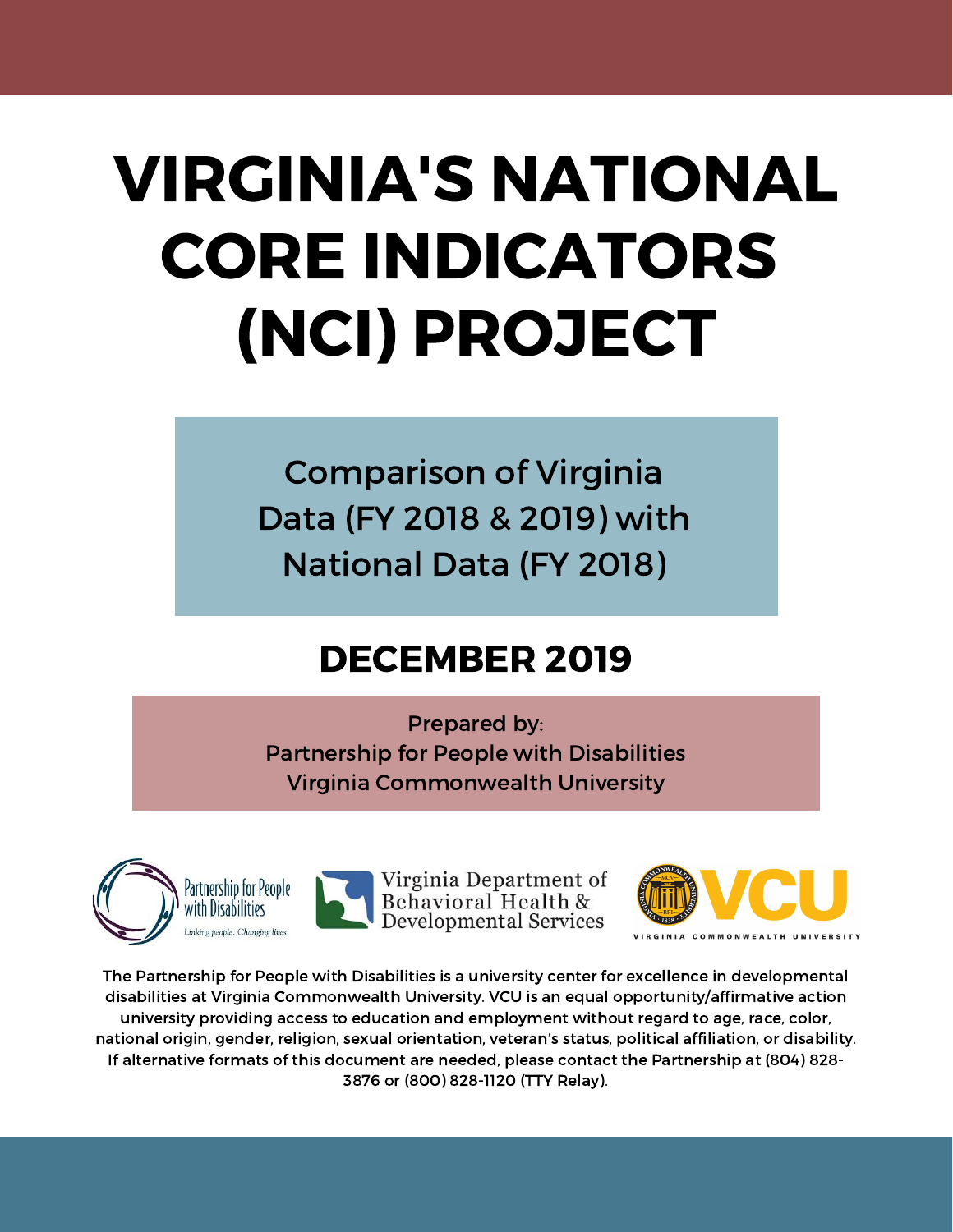This report includes a comparison of information from Virginia data collected in Fiscal Year 2018 (July 1, 2017 - June 30, 2018), Fiscal Year 2019 (July 1, 2018 -June 30, 2019), and national data collected in Fiscal Year 2018 (July 1, 2017 - June 30, 2018).

Information in this report is from a sample of adults with intellectual and developmental disabilities (IDD) who use services from developmental disabilities Waivers.

The information is from the Adult In-Person Survey. The survey has three sections:

- BACKGROUND: completed by support coordinators, case managers, or social workers
- SECTION 1: only the person who uses services can respond
- SECTION 2: the person or a proxy can respond

Virginia participates in the National Core Indicators (NCI) project as part of the state's effort to measure the quality of IDD services and systems performance.

Questions about this report should be referred to Parthy Dinora at padinora@vcu.edu

For more information about NCI in Virginia, visit our website at: www.vcu.edu/partnership/nci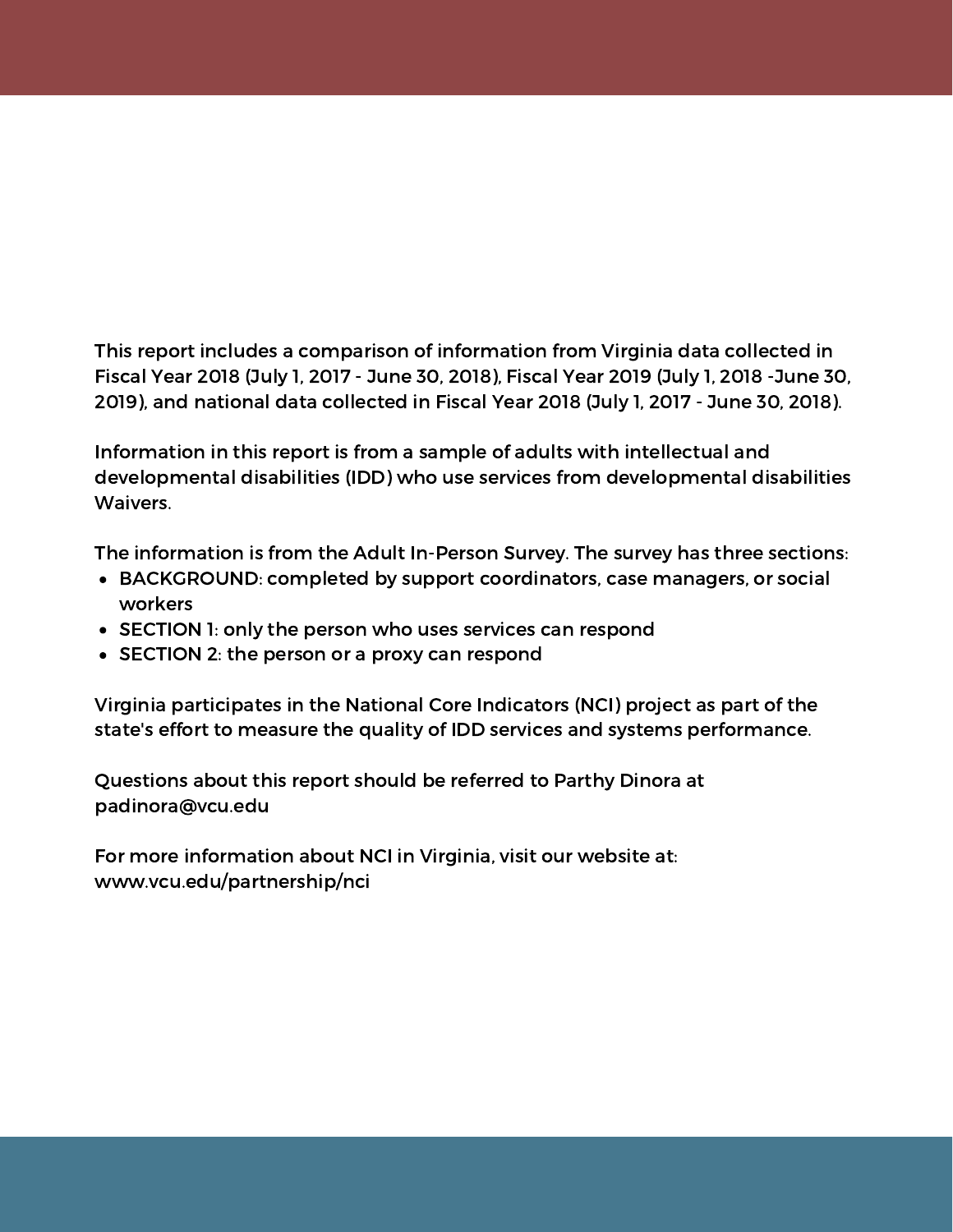# DESCRIPTIVE INFORMATION

|                            | <b>VIRGINIA</b>   |                   | <b>NATIONAL</b>      |
|----------------------------|-------------------|-------------------|----------------------|
|                            | 2018<br>$N = 813$ | 2019<br>$N = 807$ | 2018<br>$N = 25,671$ |
| Average age                | 44                | 43.5              | 42                   |
| Male/Female                | 61/39             | 58/42             | 58/42                |
| Limited/Full guardianship  | 45%               | 44%               | 36%                  |
| <b>Behavioral supports</b> | 55%               | 55%               | 47%                  |
|                            |                   |                   |                      |

#### DISABILITY INDICATORS

|                                                                  |      | <b>VIRGINIA</b> | <b>NATIONAL</b> |  |
|------------------------------------------------------------------|------|-----------------|-----------------|--|
|                                                                  | 2018 | 2019            | 2018            |  |
| <b>INTELLECTUAL DISABILITY (ID):</b><br>Severe & profound levels | 29%  | 25%             | 24%             |  |
| <b>MOBILITY:</b><br>Always needs assistance                      | 13%  | 10%             | 9%              |  |
| <b>EXPRESSION:</b><br>Uses gestures, signs, other                | 24%  | 26%             | 22.5%           |  |
| <b>Autism Spectrum Disorder</b>                                  | 19%  | 24%             | 19%             |  |
| Seizure disorder/Neurological<br>condition                       | 35%  | 32.5%           | 27%             |  |
| Autism spectrum disorder & seizure<br>disorder                   | 6%   | 7%              | 5%              |  |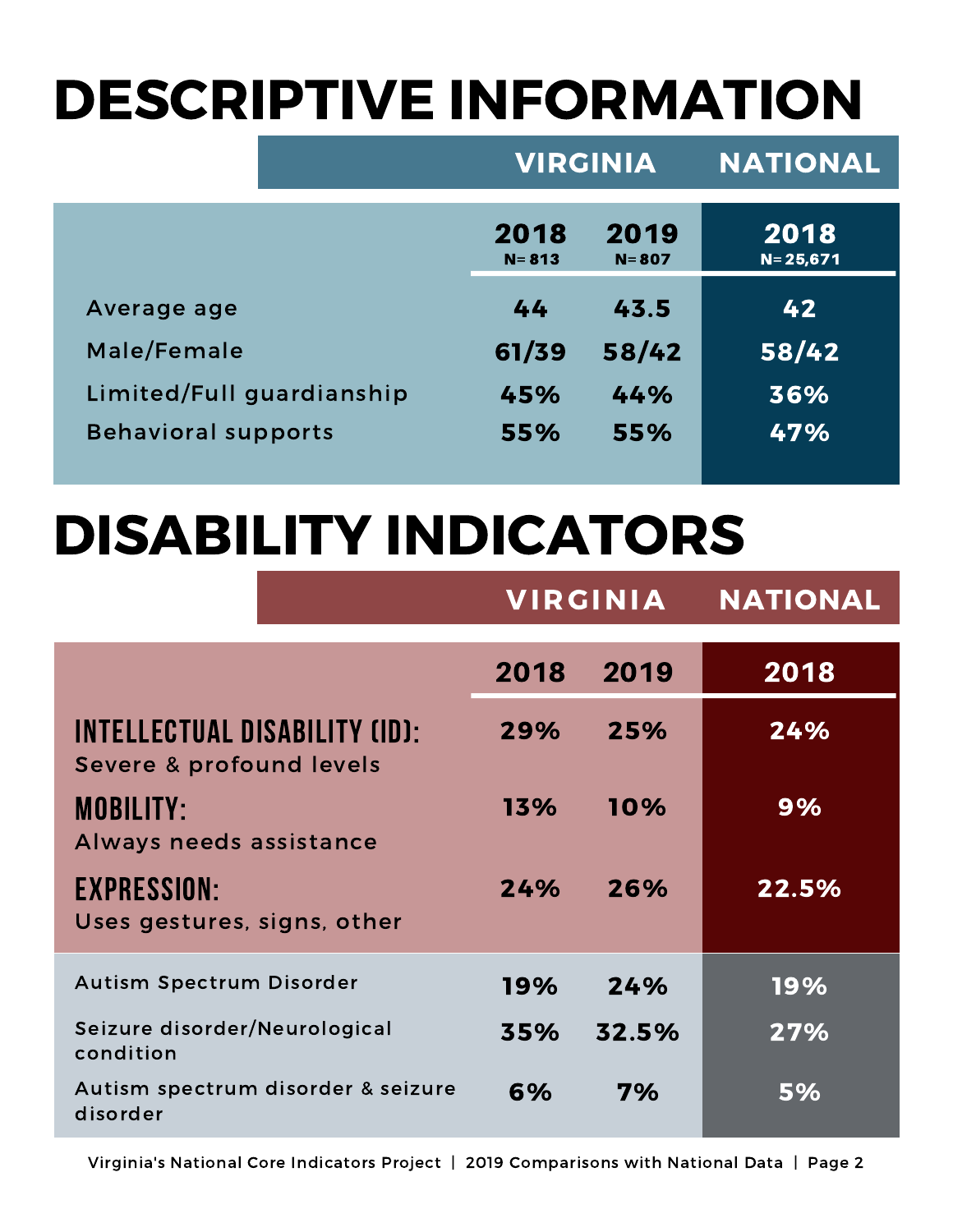# WORK IN COMMUNITY

|                                         | <b>VIRGINIA</b>  |                  | <b>NATIONAL</b> |
|-----------------------------------------|------------------|------------------|-----------------|
|                                         | 2018<br>$N = 75$ | 2019<br>$N = 82$ | 2018            |
| Paid community job                      | 9.5%             | 10.5%            | 16%             |
| Average income in 2 week<br>period      | \$209            | \$207            | \$284           |
| Average time worked in 2<br>week period | 29<br>hours      | 26<br>hours      | 29<br>hours     |
| Makes minimum wage or above             | 74%              | 86%              | 90%             |

#### CHOICE IN WORKING

|                                           | <b>VIRGINIA</b> |            | <b>NATIONAL</b> |
|-------------------------------------------|-----------------|------------|-----------------|
|                                           | 2018            | 2019       | 2018            |
| Not working, would like to work           | 47%             | 52%        | 55%             |
| OF THOSE WHO WOULD LIKE TO WORK           |                 | $N = 211$  |                 |
| Have employment as goal in plan           | 33%             | 35%        | 42%             |
| Have employment supports &<br>services    | 19%             | 23%        | 28%             |
| Participate in employment<br>training     | 15%             | 19%        | 27%             |
| Participate in postsecondary<br>education | 2%              | 2.8%       | 2.5%            |
| <b>Volunteers</b>                         | 53%             | <b>51%</b> | 35%             |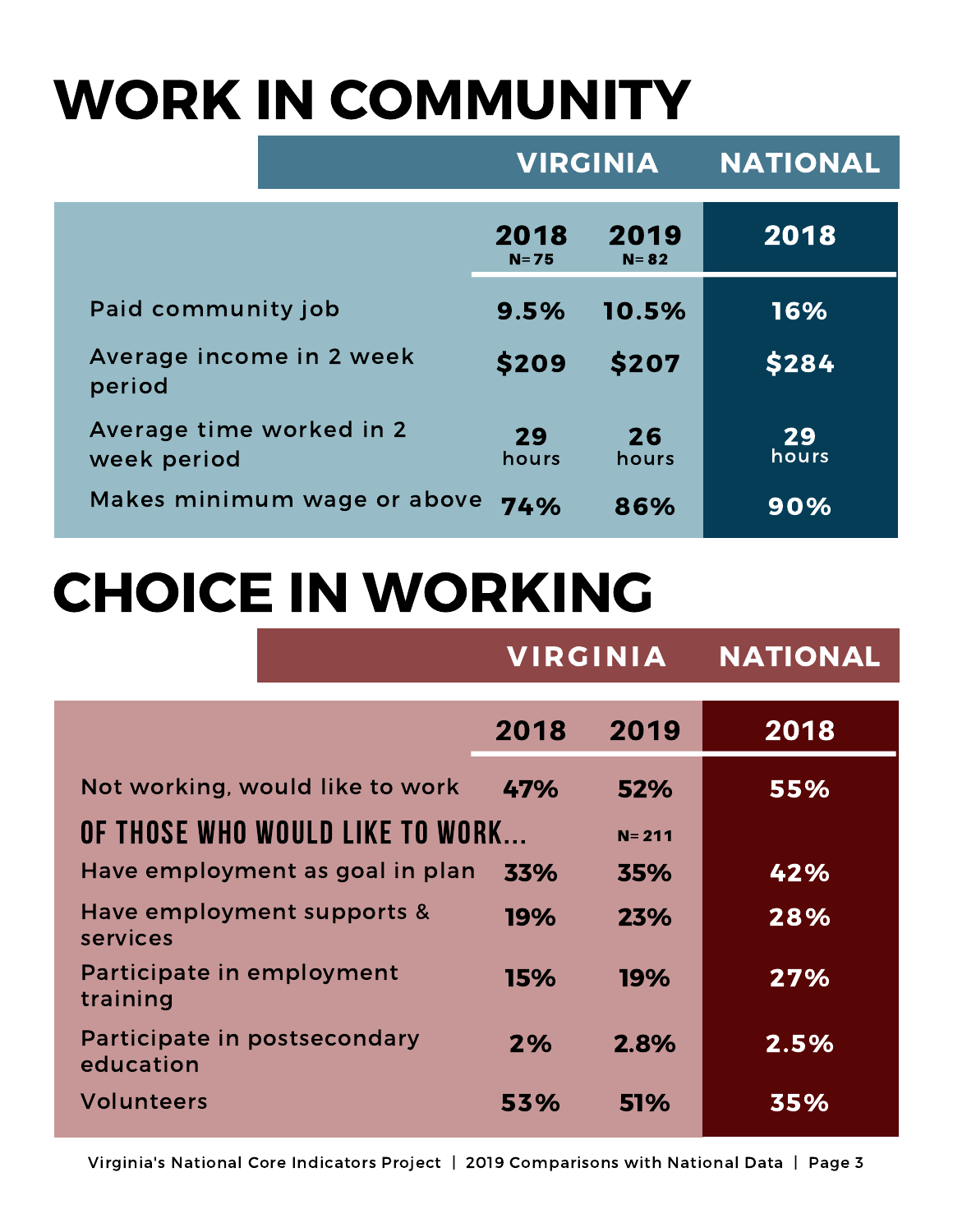# BEHAVIOR CHALLENGES

|                                                                    | <b>VIRGINIA</b> |           | <b>NATIONAL</b> |
|--------------------------------------------------------------------|-----------------|-----------|-----------------|
|                                                                    | 2018            | 2019      | 2018            |
| People who need some or<br>extensive support to manage<br>behavior | 56%             | 55%       | 47%             |
| <b>BEHAVIOR SUPPORT NEEDS IN GROUP HOMES</b>                       |                 |           |                 |
| With 1-3 people                                                    | 62%             | 64%       | 62.5%           |
| With 4 or more people                                              |                 | 65% 64.5% | 63%             |
| WHO HAD PAID COMMUNITY JOBS?                                       |                 |           |                 |
| People who need behavior<br>support                                | 10%             | 10%       | 12%             |
| People who do NOT need<br>behavior support                         | 9.5%            | $11\%$    | 19%             |

#### SUPPORT COORDINATION

|                                                                 | <b>VIRGINIA</b> |      | <b>NATIONAL</b> |  |
|-----------------------------------------------------------------|-----------------|------|-----------------|--|
|                                                                 | 2018            | 2019 | 2018            |  |
| Person met support coordinator                                  | 94%             | 96%  | 94%             |  |
| Person knows they have a service<br>plan                        | 94%             | 92%  | 89%             |  |
| Person helped develop plan                                      | 99%             | 99%  | 98%             |  |
| Person knows who to call if<br>problem with support coordinator | 74%             | 68%  | N/A             |  |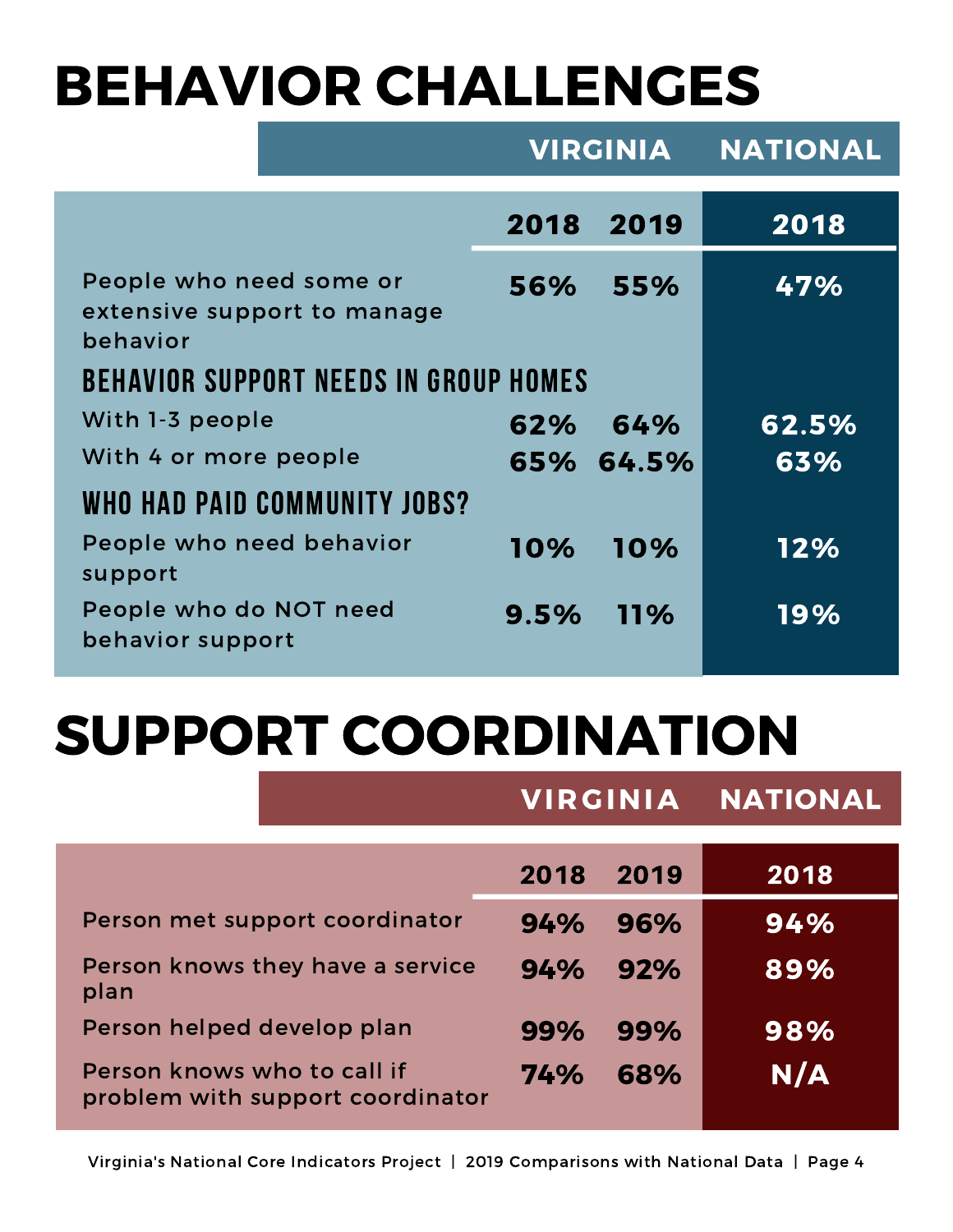#### WHERE PEOPLE LIVE

|                                     | <b>VIRGINIA</b>    |      | <b>NATIONAL</b> |
|-------------------------------------|--------------------|------|-----------------|
|                                     | 2018               | 2019 | 2018            |
| Own home/apartment                  | 8%                 | 7%   | 20%             |
| Group home: 1-3 person              | 6%                 | 6%   | 9%              |
| Group home: 4-6 person              | 34%                | 35%  | 19%             |
| Group home: 7-15 person             | 6%                 | 5%   | 3%              |
| <b>Host/Sponsored home</b>          | 12%                | 8%   | 5%              |
| Family or relative's home           | 33%                | 37%  | 40%             |
| <b>Specialized/nursing facility</b> | $0\%$ <sup>*</sup> | 2%   | 4%              |
| <b>AMOUNT OF STAFF SUPERVISION</b>  |                    |      |                 |
| 24 Hour                             | 67%                | 67%  | 48%             |
| Staff supervision - daily on-site   | 21%                | 19%  | 15%             |
| Less than daily                     | 4%                 | 6%   | 15%             |
| <b>CHOICE</b>                       |                    |      |                 |
| <b>Chose home</b>                   | <b>18%</b>         | 24%  | 26%             |
| Had some input                      | 45%                | 40%  | 31%             |
| Someone else chose                  | 37%                | 36%  | 42%             |

*\*No data was collected from specialized or nursing facilities.*

Of Virginia's 2019 group home respondents (n=358), 39% reported living in 4-person homes, compared to 18% in 5-<br>person homes, and 18% in 6-person homes.